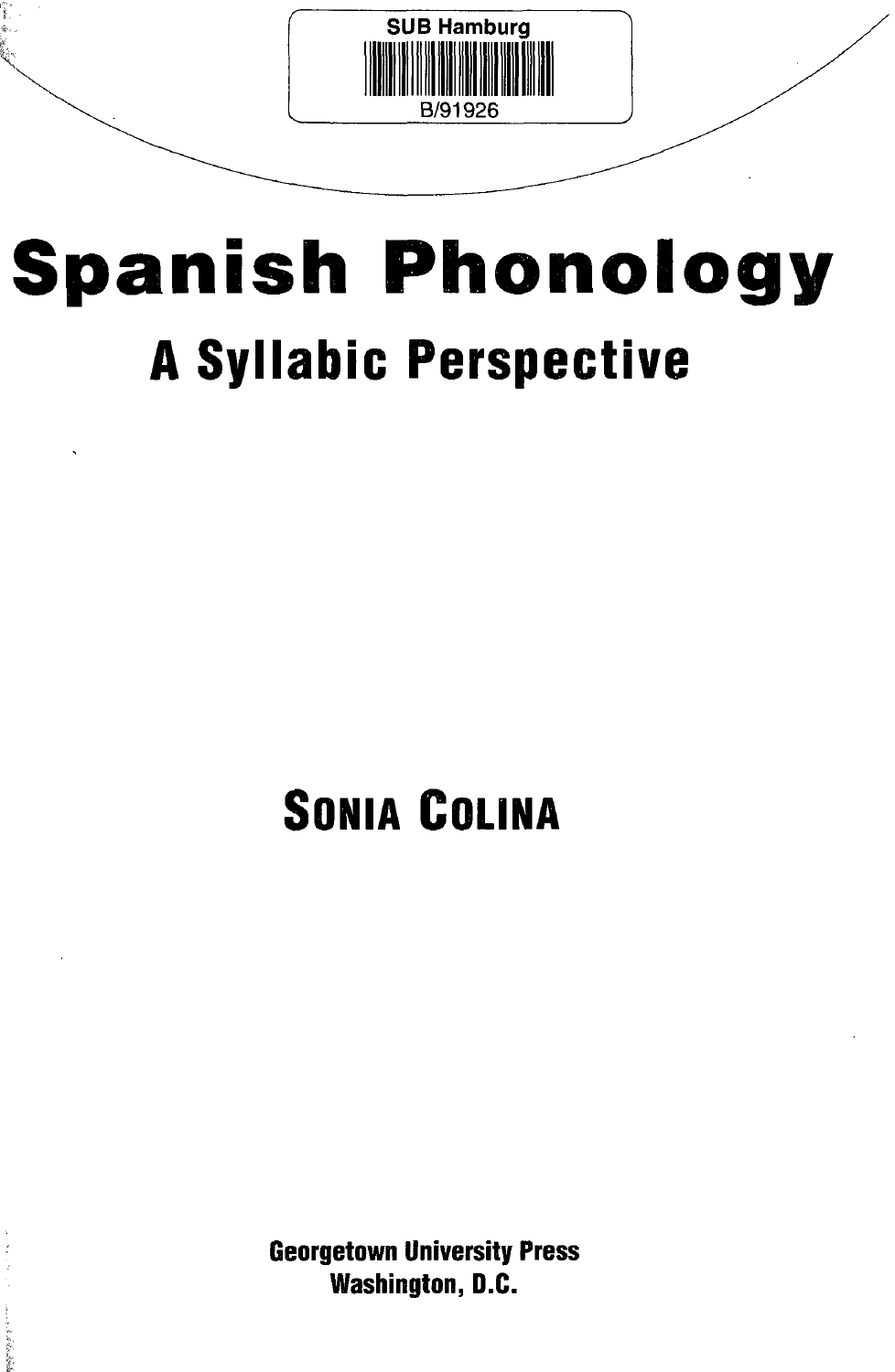### **Contents**

*Examples and Figures ix Acknowledgments xv*

#### 1 **Introduction** ............

- I. I Aim and Theoretical Framework 1
- 1.2 Why the Syllable? 3
	- 1.2.1 The Role of the Syllable in Phonological Theory 3
	- 1.2.2 Optimality Theory and Syllable Structure
- 1.3 Current Issues in Optimality Theory and Spanish Phonology 5
- 1.4 The Phonological System of Spanish: Featural Representation 8
- 1.5 Overview of the Book 8 Notes 10

#### $\overline{2}$ **Syllable Types and Phonotactics 11**

- 2.1 Basic Syllable Types 11
- 2.2 Segments and the Syllable 18
	- 2.2.1 The Sonority Contour 19
	- 2.2.2 Segments and Syllabic Positions 28
		- 2.2.2.1 Segments in the Syllable Coda 28
- 2.3 Summary 38 Study Questions 39 Going Back to the Sources 40 Key Topics 41 Topics for Further Research 42 Notes 42

#### 3 **Syllabification across Words 45**

- 3.1 Resyllabification 45
- 3.2 Diphthongization across Words 52
	- 3.2.1 Diphthongization across Words: Peninsular Spanish 53
	- 3.2.2 Diphthongization across Words: Chicano Spanish 59
		- 3.2.2.1 OT Analysis 60
		- 3.2.2.2 Comparison with a Serial Account 64
- 3.3 Summary 68

Study Questions 69 Going Back to the Sources 69